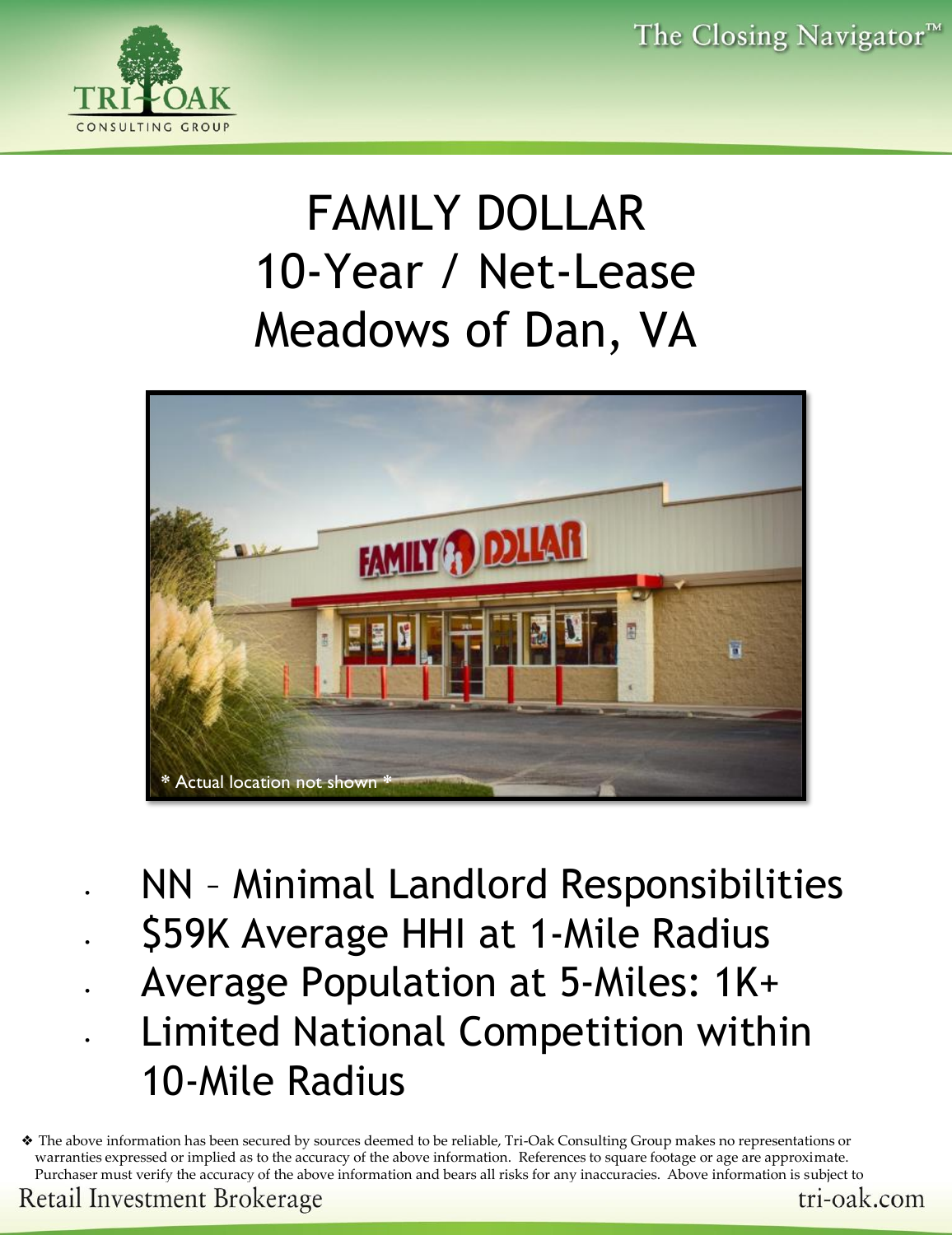



#### **3632 Jeb Stuart Hwy, Meadows of Dan, VA 24120**

| <b>Building Size:</b> | 8,320 Square Feet                     |
|-----------------------|---------------------------------------|
| <b>Land Size:</b>     | Approx. 1.55 Acres                    |
| Parking:              | Adequate                              |
| Area Tenants:         | United States Postal Service,<br>BB&T |

#### **FAMILY DOLLAR —** *NN LEASE*

#### *PURCHASE PRICE: \$1,200,000 (CAP RATE 6.96%)*



| <b>Current NOI:</b>                                              | \$83,500.08                                                   | $($10.04$ per building SF) |                      | <b>Tenant</b><br><b>Responsibility:</b> | Real Estate Taxes, Building<br>Insurance, Minor CAM & HVAC                                     |  |  |  |  |  |
|------------------------------------------------------------------|---------------------------------------------------------------|----------------------------|----------------------|-----------------------------------------|------------------------------------------------------------------------------------------------|--|--|--|--|--|
| <b>Initial Rent</b><br>Commencement:<br><b>Lease Expiration:</b> | January 9, 2020<br>January 31, 2030                           |                            |                      | Lessor<br>Responsibility:               | Maintenance<br>Roof, Structure, Major<br>CAM/HVAC/Parking Lot,<br>Annual Real Estate Taxes and |  |  |  |  |  |
| <b>Initial Lease Term:</b>                                       |                                                               | 10 -Year - Net-Lease       |                      |                                         | <b>Insurance Premium increases</b><br>greater than 5%                                          |  |  |  |  |  |
| <b>Renewal Options:</b><br><b>Rent Increases:</b>                | $\text{Six } (6)$ / 5 Year Renewals<br>3% Increase in Options |                            |                      | Lease<br>Guarantor:                     | <b>Family Dollar Corporation</b><br>A wholly owned subsidiary of<br>Dollar Tree, Inc.          |  |  |  |  |  |
|                                                                  |                                                               |                            |                      |                                         | <b>NASDAQ: DLTR</b>                                                                            |  |  |  |  |  |
| Demographics:                                                    | 1-MILE                                                        | 3-MILE                     | 5-MILE               |                                         | <b>CONTACT INFORMATION</b>                                                                     |  |  |  |  |  |
| Population:                                                      | 74                                                            | 1,012                      | 1,982                |                                         | <b>Gregory Fitzgerald</b><br>(800) 385-6421                                                    |  |  |  |  |  |
| Median Income:<br>Average Income:                                | \$39,910<br>\$59,640                                          | \$40,110<br>\$55,079       | \$42,625<br>\$56,507 |                                         | www.tri-oak.com<br>gfitz@tri-oak.com                                                           |  |  |  |  |  |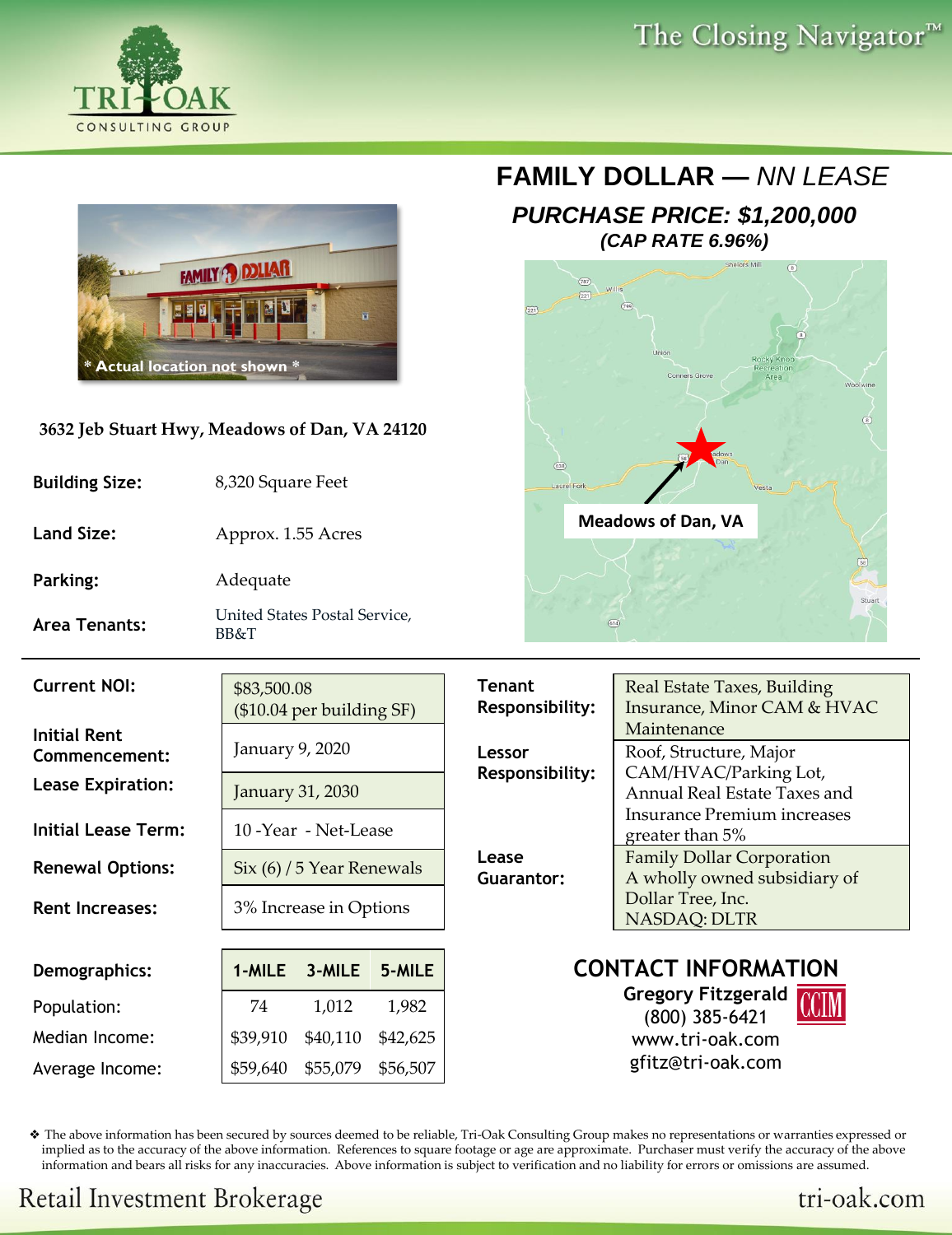GROUP CONSULTING

The Closing Navigator<sup>™</sup>

## **FAMILY DOLLAR —** *NN LEASE*

*PURCHASE PRICE: \$1,200,000*

# *(CAP RATE 6.96%)* **Aerial View with Tenants**



❖ The above information has been secured by sources deemed to be reliable, Tri-Oak Consulting Group makes no representations or warranties expressed or implied as to the accuracy of the above information. References to square footage or age are approximate. Purchaser must verify the accuracy of the above information and bears all risks for any inaccuracies. Above information is subject to verification and no liability for errors or omissions are assumed.

**Retail Investment Brokerage**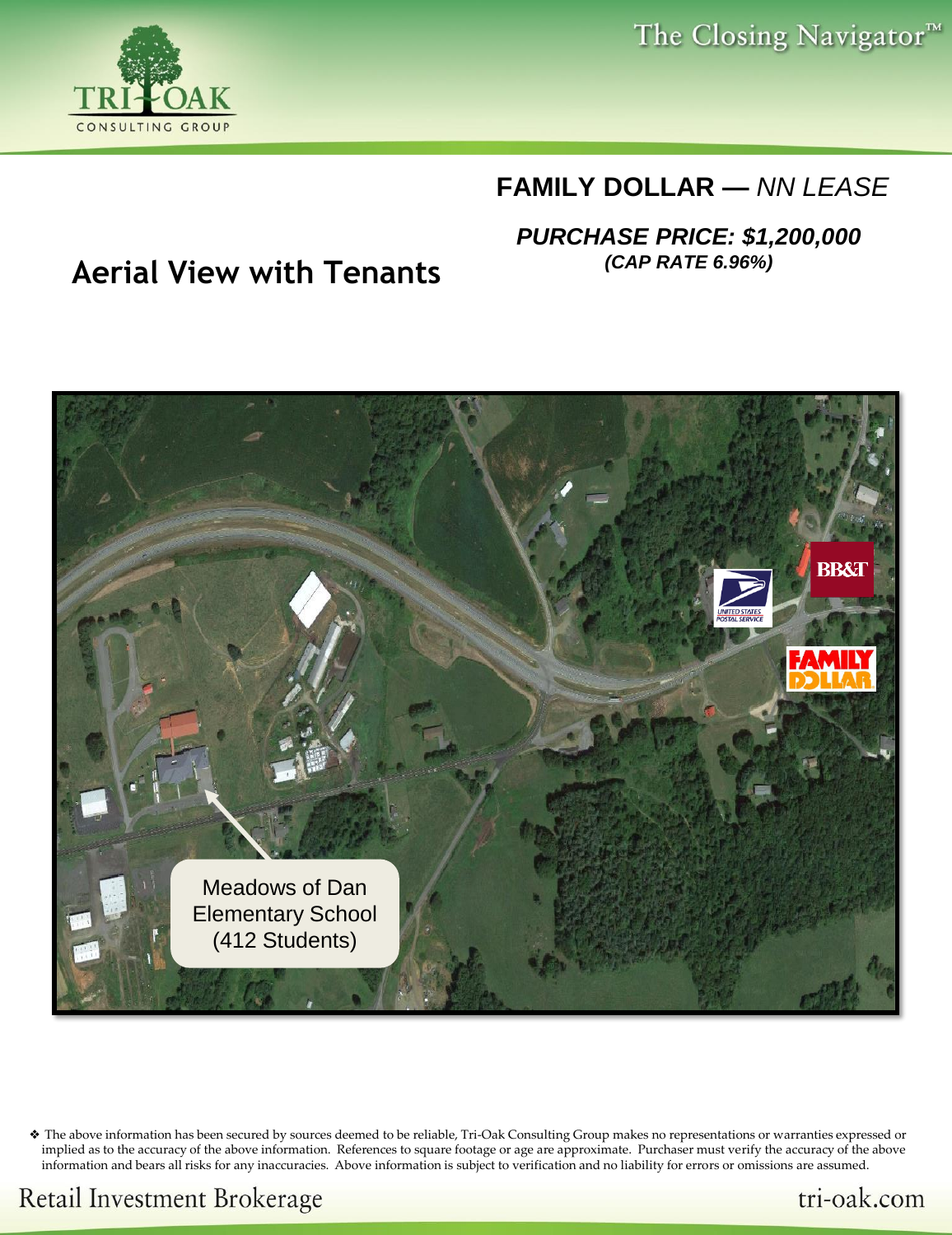The Closing Navigator<sup>™</sup>

## **FAMILY DOLLAR —** *NN LEASE*

*PURCHASE PRICE: \$1,200,000 (CAP RATE 6.96%)*

# **Discount Retailers Within 10-Mile Radius**

GROUP

CONSULTING

**Red: 10 Mile Radius**

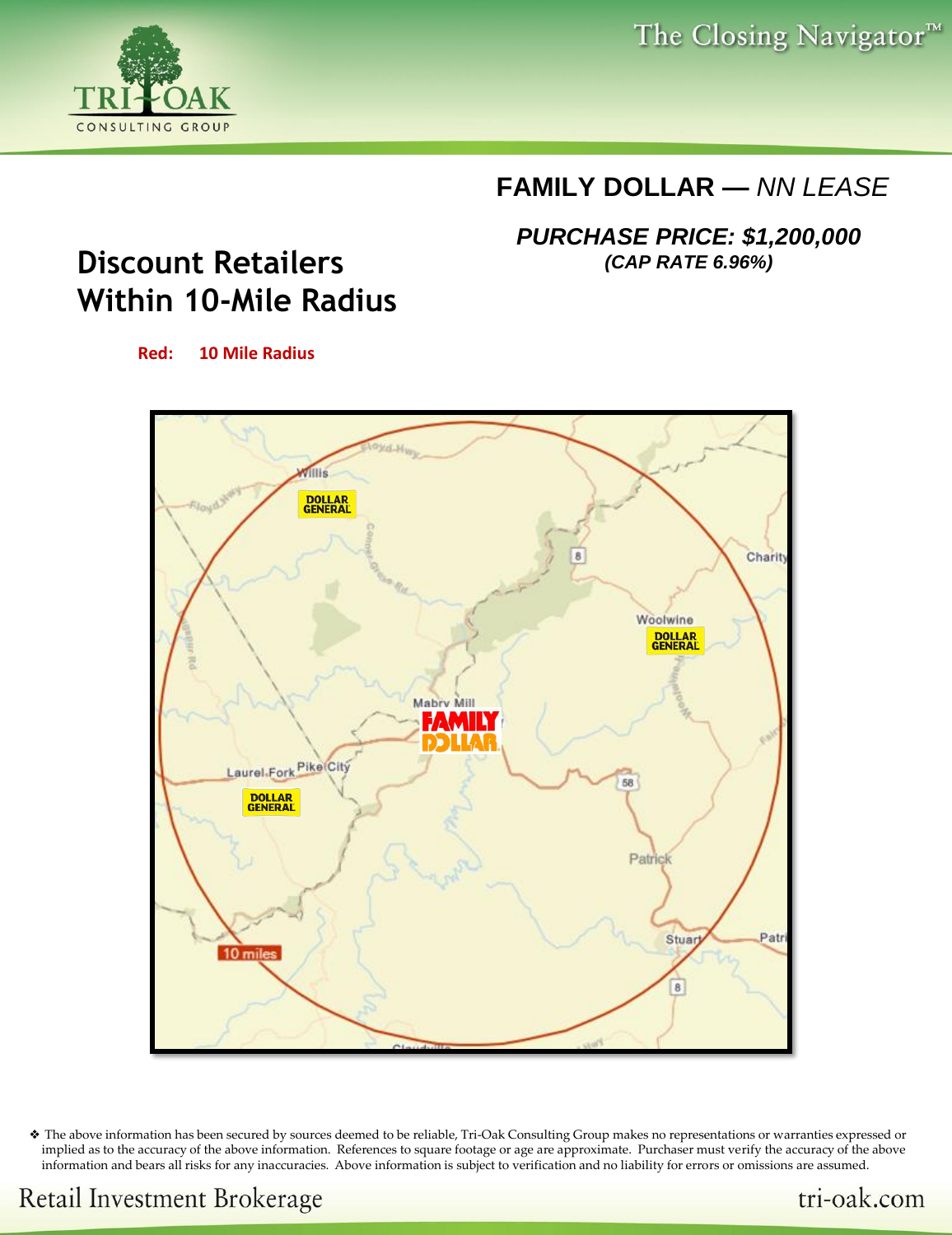The Closing Navigator<sup>™</sup>



### **Traffic Counts Data from: 2018**

## **FAMILY DOLLAR —** *NN LEASE*

*PURCHASE PRICE: \$1,200,000 (CAP RATE 6.96%)*



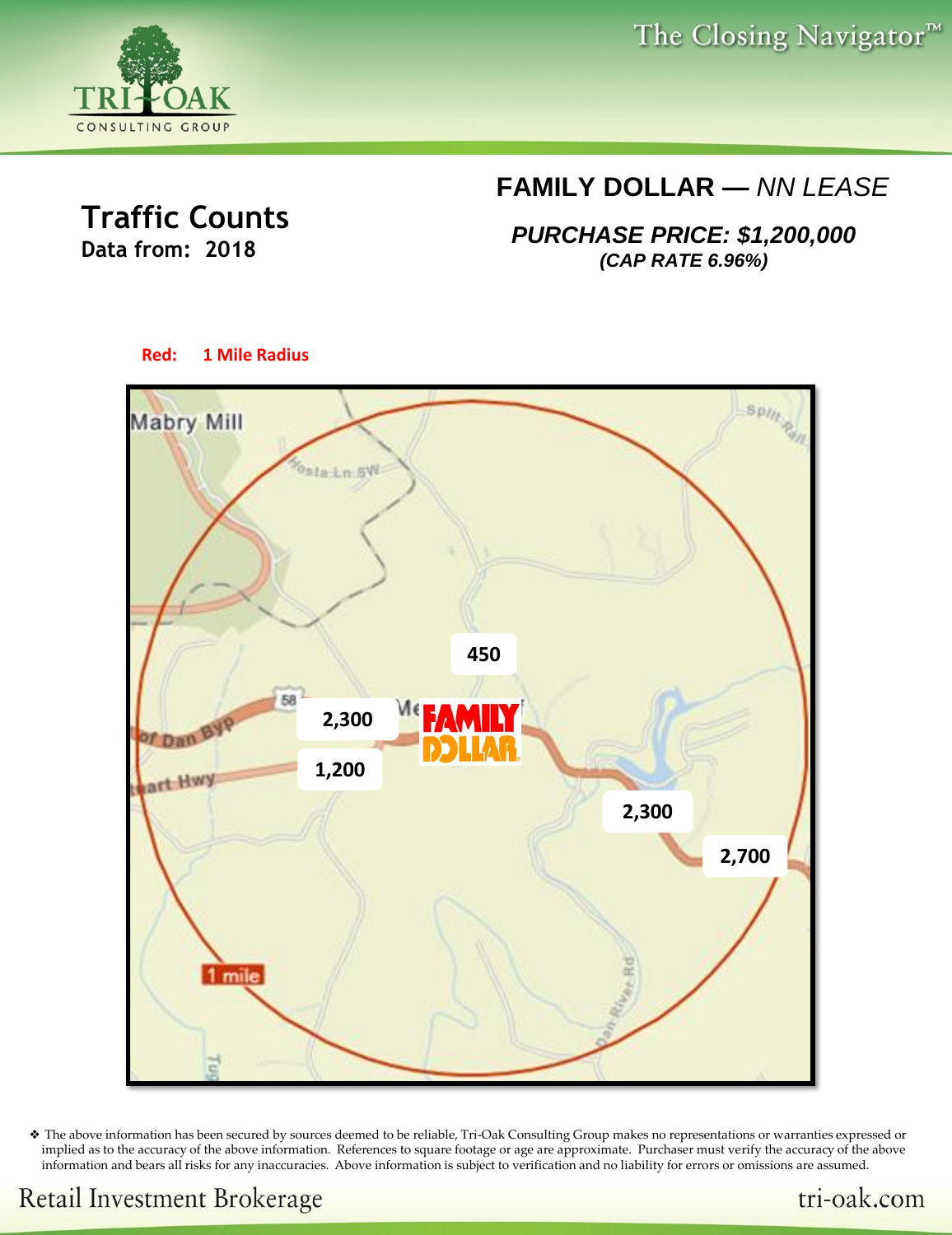The Closing Navigator<sup>™</sup>



## **Traffic Counts Data from: 2018**

**FAMILY DOLLAR —** *NN LEASE*

*PURCHASE PRICE: \$1,200,000 (CAP RATE 6.96%)*





❖ The above information has been secured by sources deemed to be reliable, Tri-Oak Consulting Group makes no representations or warranties expressed or implied as to the accuracy of the above information. References to square footage or age are approximate. Purchaser must verify the accuracy of the above information and bears all risks for any inaccuracies. Above information is subject to verification and no liability for errors or omissions are assumed.

tri-oak.com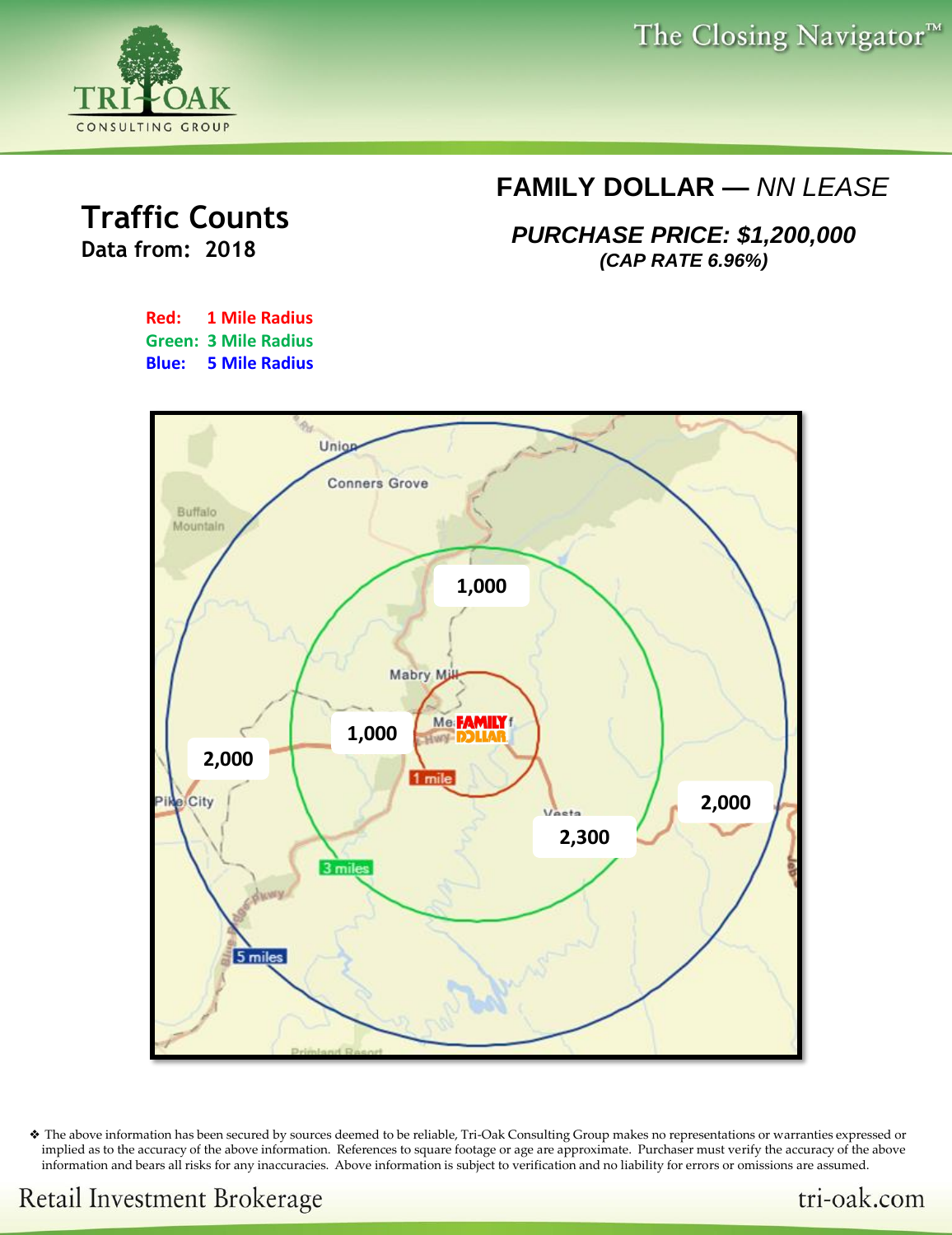### **FAMILY DOLLAR —** *NN LEASE*

*PURCHASE PRICE: \$1,200,000 (CAP RATE 6.96%)*



❖ The above information has been secured by sources deemed to be reliable, Tri-Oak Consulting Group makes no representations or warranties expressed or implied as to the accuracy of the above information. References to square footage or age are approximate. Purchaser must verify the accuracy of the above information and bears all risks for any inaccuracies. Above information is subject to verification and no liability for errors or omissions are assumed.



CONSULTING

GROUP

# **Retail Investment Brokerage**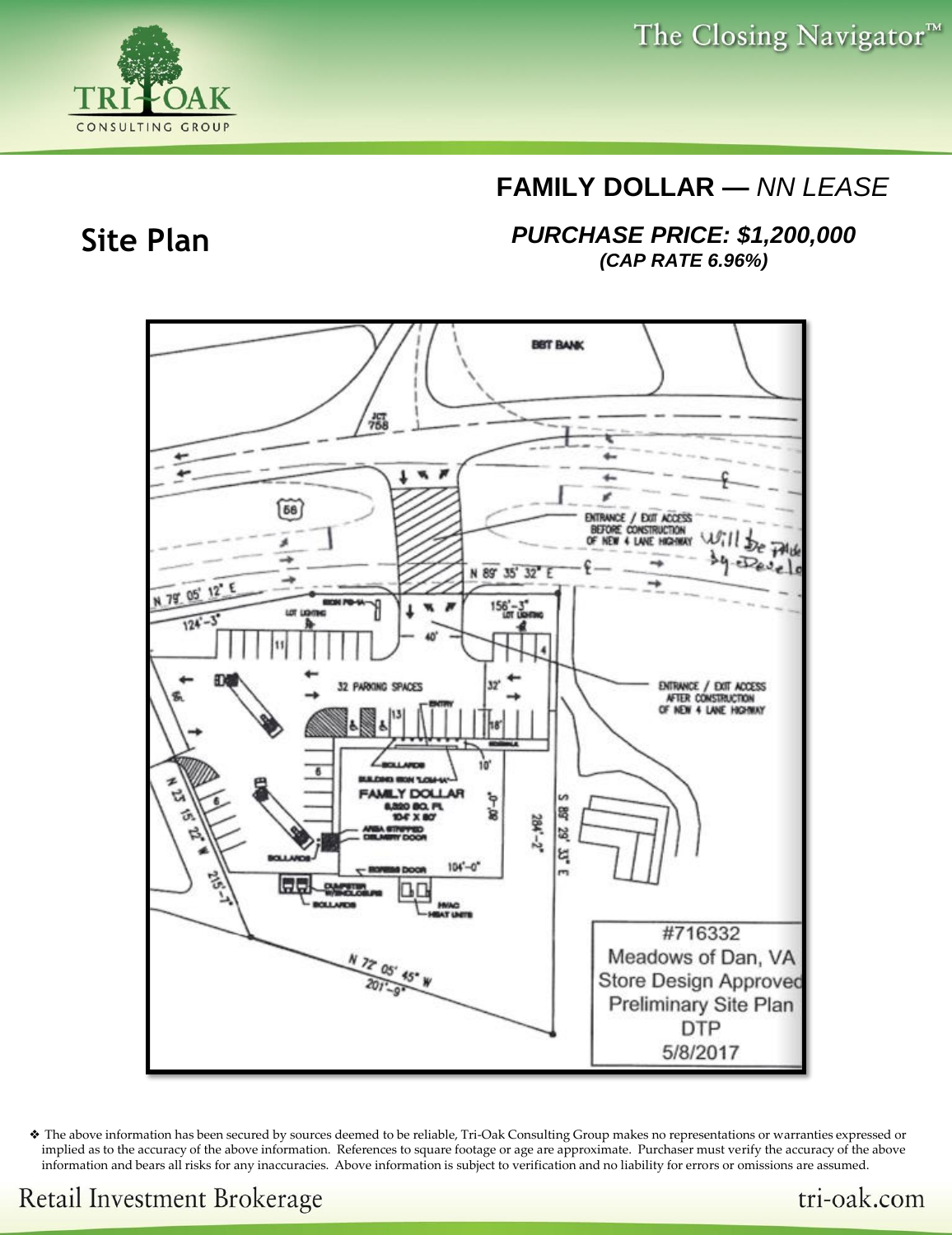GROUP CONSILITING

# **FAMILY ® DDLLA ® DOLLAR TREE**

# **Corporate Profile**



**Source: https://www.dollartreeinfo.com/static-files/f1a166d5-12c2-478b-9f99-0c142f88d884**